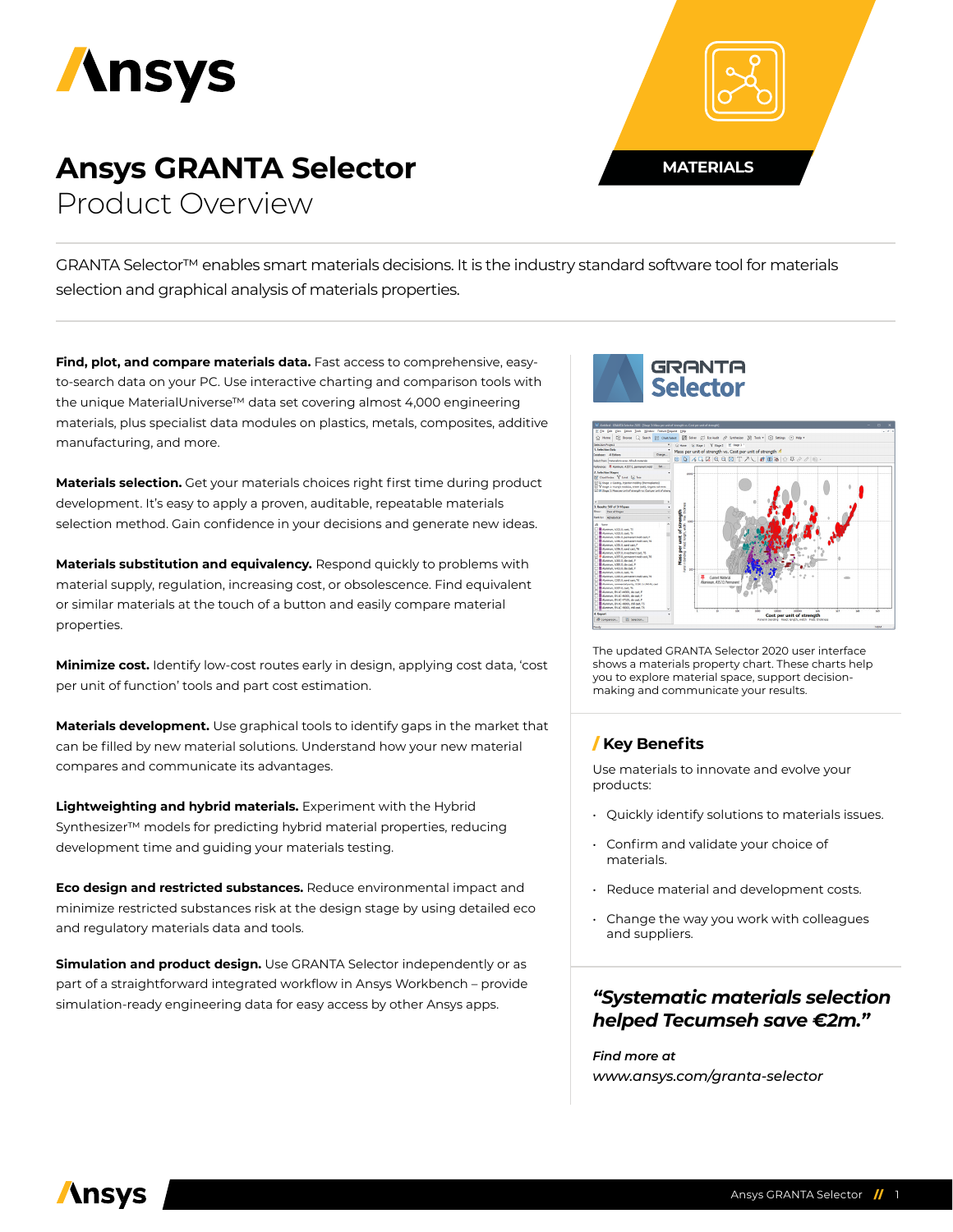## / **Materials Information**

At the heart of GRANTA Selector is a database of materials and process properties. It comes pre-loaded with your choice of data from Granta's comprehensive library. Of particular value is MaterialUniverse™ — nearly 4,000 records providing properties for virtually every type of purchasable engineering material. A strength is that there are no 'holes' in this data — property values are either populated with known, referenced data or estimated using Ansys Granta technology. The result is that you can screen the complete 'universe' of candidate materials without excluding those for which you may not have complete data.



GRANTA Selector homepage – the software is easy to learn and use, beginning with choosing which of the wide range of materials data sets to use in your project.

#### / **Choose Your Advanced Materials Data**

Core data is available with every copy of GRANTA Selector. Then choose from our range of Advanced Materials Data series.

| Data series                         | <b>What's included</b>                                                                                                                                                                        |
|-------------------------------------|-----------------------------------------------------------------------------------------------------------------------------------------------------------------------------------------------|
| <b>GRANTA Selector</b><br>core data | MaterialUniverse data. Browse and search materials<br>information. Plot and compare. Support materials selection and<br>substitution. Plus JAHM Curve Data, supporting simulation.            |
| Polymers                            | M-Base and Prospector® (formerly IDES) plastics data, plus<br>ChemRes (chemical and solvent resistance).<br>For plastics and thermoplastic elastomers (TPEs).                                 |
| <b>Metals</b>                       | Integrated global metals specifications from ASM Alloy Finder,<br>StahlDat SX steels, MI-21, SteelSpec, Plus Powder Metals, ASME<br>Boiler, Pressure Vessel Code materials, and Sheet Steels. |
| Composites                          | Data from Mil-Handbook-17, the leading source of composite<br>test data, plus Firehole continuous reinforced polymer data.                                                                    |
| Aero                                | MMPDS aero alloys and Coatings database. Used in aerospace,<br>defense, motorsports, energy, and related industries.                                                                          |
| Medical                             | Medical data in MaterialUniverse, with links to the ASM Medical<br>Materials Database, a comprehensive on-line resource.                                                                      |
| Additive<br>Manufacturing           | Contains the Senvol Database™, a comprehensive set of<br>additive manufacturing machines and materials.                                                                                       |

#### / **Software Tools**

**Browse:** Browse thousands of materials, view properties, use links to explore related records.

**Search:** Find the data you need search by keyword or with advanced property queries.

**Chart:** Create dynamic property charts. Compare materials. Present your conclusions.

**Select:** Apply the systematic material selection methodology developed by Prof. Mike Ashby at the University of Cambridge.

|                                 | CYCOLOY™ XCY620S<br>resin   PC+ABS (SABIC<br><b>Innovative Plastics)</b> | Multilon <sup>®</sup> T-2716   PC<br>+ARS |
|---------------------------------|--------------------------------------------------------------------------|-------------------------------------------|
| △ General Information           |                                                                          |                                           |
| Manufacturer / Supplier         | <b>SABIC Innovative Plastics</b>                                         | <b>TEIJIN LIMITED</b>                     |
| <b>Product Name</b>             | CYCOLOY™                                                                 | Multilon <sup>®</sup>                     |
| Grade                           | XCY620S resin                                                            | $T - 2716$                                |
| Forms                           | Not specified                                                            | <b>Pellets</b>                            |
| <b>Test Standards Available</b> | <b>ASTM, ISO</b>                                                         | <b>ISO</b>                                |
| A Physical                      |                                                                          |                                           |
| Density (g/cm^3)                | 1.14                                                                     | 1.14                                      |
| Melt Volume-Flow Rate (MVR)     | 20                                                                       | 17.3                                      |
| Mold Shrink, Linear-Flow (%)    | $0.5 - 0.7$                                                              |                                           |
| Mold Shrink, Linear-Trans (%)   | $0.5 - 0.7$                                                              |                                           |
| Mold Shrink (%)                 |                                                                          | $0.5 - 0.7$                               |
| Water Absorption at 24 hrs (%)  | 0.3                                                                      | $0.2 \frac{1}{2}$                         |
| Water Abcombion at Sat (%)      | $\mathbf{A}$                                                             |                                           |

**Compare:** Support substitution and equivalency projects with side-by-side comparisons (above). The Find Similar tool discovers close property matches for a material.

**Eco Audit™ Tool:** estimate energy use and CO2 output from each stage in a product life cycle — consider environmental factors early in design.

**Synthesizer Tool™:** embed predictive models; comes with tools for hybrid materials and part cost.

**FE Exporters:** export simulation ready data for a wide range of CAD/ CAE packages and/or use as part of an integrated workflow in Ansys Workbench.